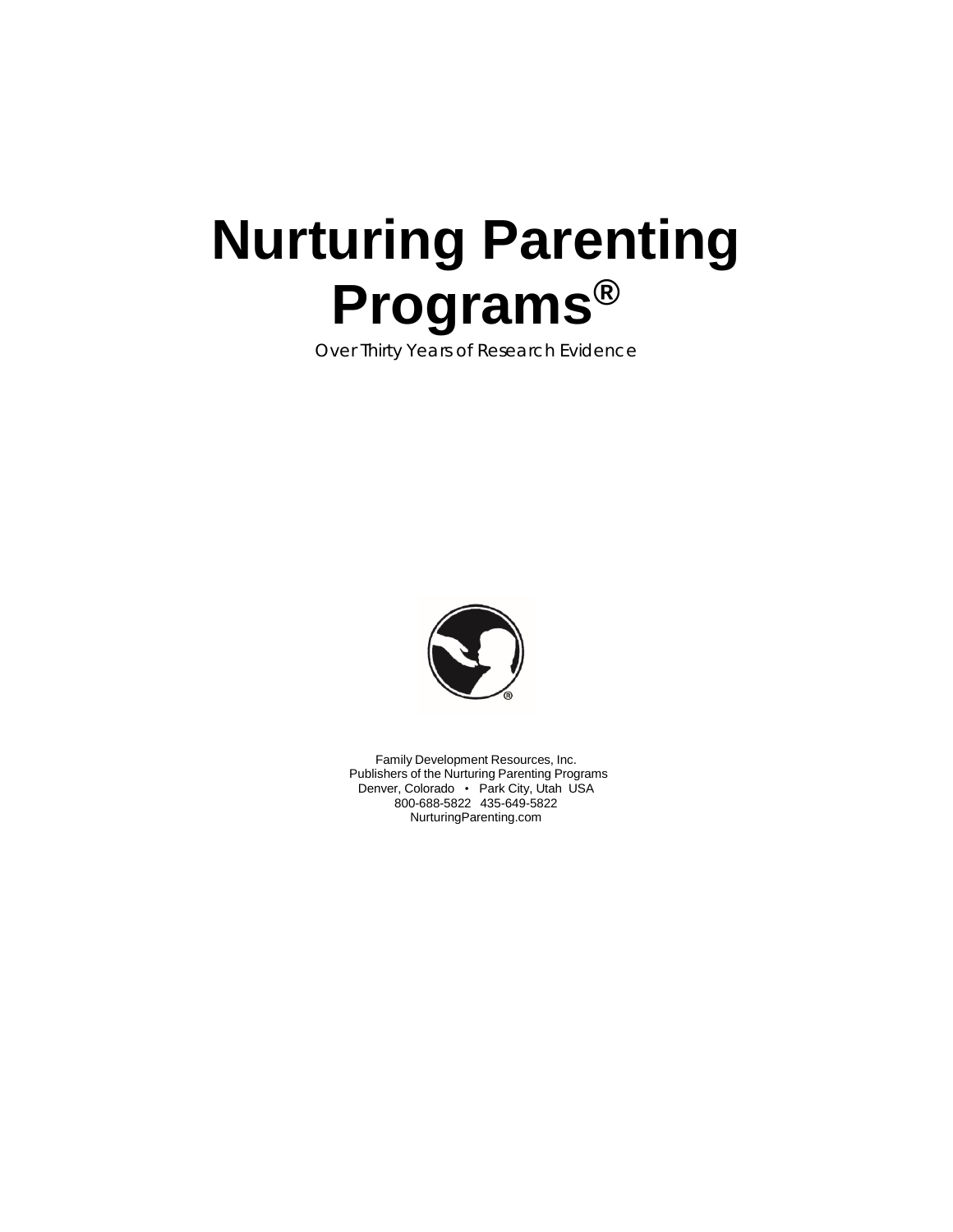# **Seven Things to Know About the Nurturing Parenting Programs®**

# **#1 Thirty Nurturing Programs: Select the Right Program for your Families**

Family Development is committed to meeting the unique needs of families. To this end, approximately 30 programs or program models are available that are designed to meet the family's educational learning styles and abilities; the family's culture and language; the ages of the children as well as the ages of the parents. The first step in implementing the Nurturing Parenting Programs is to select the right program(s) for the families you are serving. To review our range of programs, log on to: nurturingparenting.com.

#### **#2 Nurturing Programs: Three Levels of Prevention and Session Dosage**

The Nurturing Parenting Programs are designed to meet the family's needs based on their parenting strengths and weaknesses. Nurturing Parenting Programs are designed for each of the three levels of prevention, commonly recognized in the fields of social work, mental health, and medicine: primary, secondary and tertiary. Dosage is a term used to indicate the number of sessions or length of a program. Dosage is also related to the three levels of prevention.

**Primary Prevention:** Also referred to as **Education** with a dosage range of 5 to 12 sessions.

**Secondary Prevention:** Also referred to as **Intervention** with a dosage range of 12 to 20 sessions.

**Tertiary Prevention:** Also referred to as **Treatment** with a dosage range of 15 to 25+ sessions.

**Programs by levels of prevention and dosage are presented on our website at NurturingParenting.com.**

# **#3 Nurturing Program Sessions are delivered in Three Program Models**

Sessions of the Nurturing Programs can be delivered in three program models. Each of the following program models are effective in the right setting and have their own unique advantages.

#### **Model #1 One-to-one in Home, Office or Classroom**

The most common and most effective one-to-one instructional model is offering the parenting lessons in the family's home. Home-based programs are very common for parents with young children from birth to 5 years. The home-based approach allows the parent educator to observe the family and practice the skills in their home setting.

The instructor's office or the school classroom doesn't provide the intimacy that a home setting provides, but can be effective locations for parents who are overwhelmed or easily distracted in group settings. The advantage is the instructor can control the amount of distraction that goes on by meeting in the office or classroom.

#### **Model #2 Group-Based Setting**

Group-based settings have several advantages: they are a cost effective way of delivering education in a ratio of one instructor to 10 parents; socialization with other parents meets one of the Protective Factors; parents can passively learn from the questions and issues the other parents bring to the group; a multi-cultural group broadens the parents' cultural diversity; and in Nurturing Parenting group-based programs, the parents and children meet in separate groups that run concurrently which allow the parents to have the opportunity to engage in learning without the distractions that children often present.

\_\_\_\_\_\_\_\_\_\_\_\_\_\_\_\_\_\_\_\_\_\_\_\_\_\_\_\_\_\_\_\_\_\_\_\_\_\_\_\_\_\_\_\_\_\_\_\_\_ 1 \_\_\_\_\_\_\_\_\_\_\_\_\_\_\_\_\_\_\_\_\_\_\_\_\_\_\_\_\_\_\_\_\_\_\_\_\_\_\_\_\_\_\_\_\_\_\_\_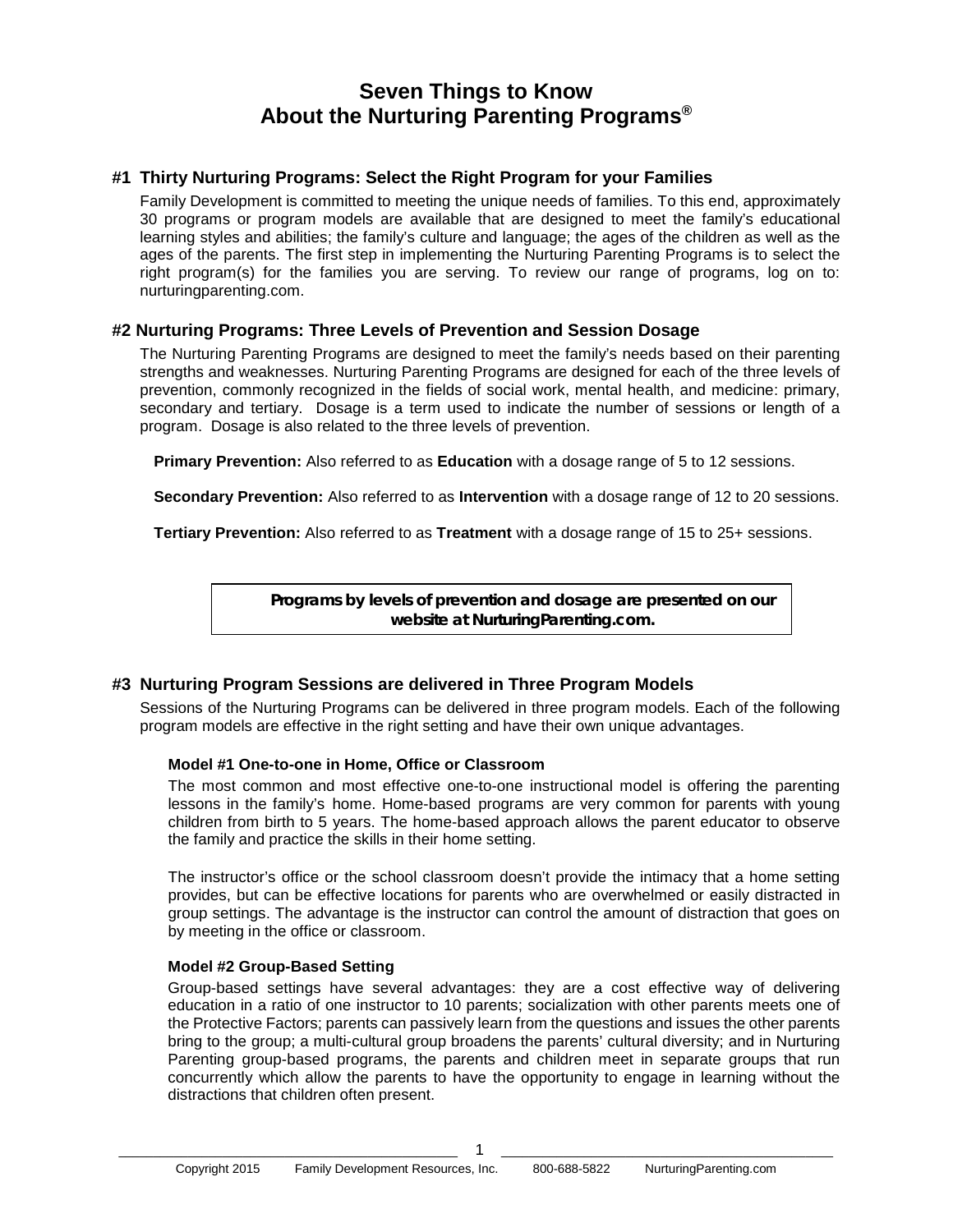#### **Model #3 Combination Group-Based Program with Home-Based Sessions**

Taking the best characteristics from Models 1 and 2, Model 3 allows socialization with other parents and the opportunity to learn without the distractions of the children being present. Parents are also engaged in home-based sessions to ensure the knowledge and skills being presented in the group sessions are practiced and utilized within their family.

#### **#4 Nurturing Program Lessons are Competency Based**

Each lesson offered in the Nurturing Programs has identified competencies the parents need to learn and the instructors need to teach in order for parenting practices to improve. The lesson competencies keep both the parent and the instructor on track making sure learning is occurring. The individual lessons, assessments, evaluations and home practice assignments are all designed to ensure parents are acquiring the stated competencies. In competency based learning, if the parents do not display an understanding or proper utilization of the information and skills presented in the lesson, the lesson is repeated until the competencies have been learned and mastered.

#### **#5 Nurturing Programs have built-in Assessment and Evaluation Practices**

**Assessment** is a process where Instructors of the Nurturing Programs gather information from families in order to learn more about them. Such data would include information about their current life conditions, their childhood, their relationship with their partner, their relationship with their children, how much they already know about parenting, and the beliefs they have about raising children. Assessments in the Nurturing Programs occur at three times: **PRE,** at the **beginning** of the program; **Process, during** the entire program**;** and **POST,** toward the **end** of program.

**Evaluation** is a process that measures the degree of acquisition and accuracy of new knowledge and new skills made by the parents. It also measures the effectiveness of the instructor's abilities to present new concepts and new skills to parents in a manner that allows the parents to increase their understanding of the new concepts and value the utilization of the new skills. Teaching and learning are partners in a relationship of dependency. Neither one works as well alone as they do together.

**Assessment and Evaluation** data are gathered using valid and reliable self-report inventories and rating scales, as well as observing parent-child interactions. All the data collection is designed to ensure parents are acquiring the knowledge and skills in developing their nurturing parenting competencies.

#### **#6 Pre and Post Program Assessment and Evaluation Measures**.

The Nurturing Programs incorporate three pre and posttest self-report assessment measures:

• *Adult-Adolescent Parenting Inventory (AAPI-2)* is a 40 item, norm-referenced, Likert scale designed to assess the parenting **beliefs and practices** of adult and adolescent parent and non-parent populations. The AAPI is designed to assess the beliefs for parenting children from infancy to 12 years of age. Responses to the AAPI provide an index of risk for child maltreatment in five parenting practices known to result in child maltreatment. These practices are presented as **Constructs:** A. Developmental Expectations; B. Parental Level of Empathy; C. Belief in the use of Corporal Punishment; D. Reversing Parent-Child Family Roles; and E. Oppressing Children's Power and Independence. Responses to the AAPI provide a level of risk for child maltreatment on three levels: High, Moderate and Low. These levels of risk on the AAPI coordinate with the levels of prevention and dosage of lessons presented in the Nurturing Parenting Programs.

**Form A and Form B:** There are two versions of the AAPI-2: Version A and Version B. Using alternate forms of the AAPI to gather pre and post program responses reduces the likelihood of increased positive parenting responses based on practice in completing the same inventory multiple times.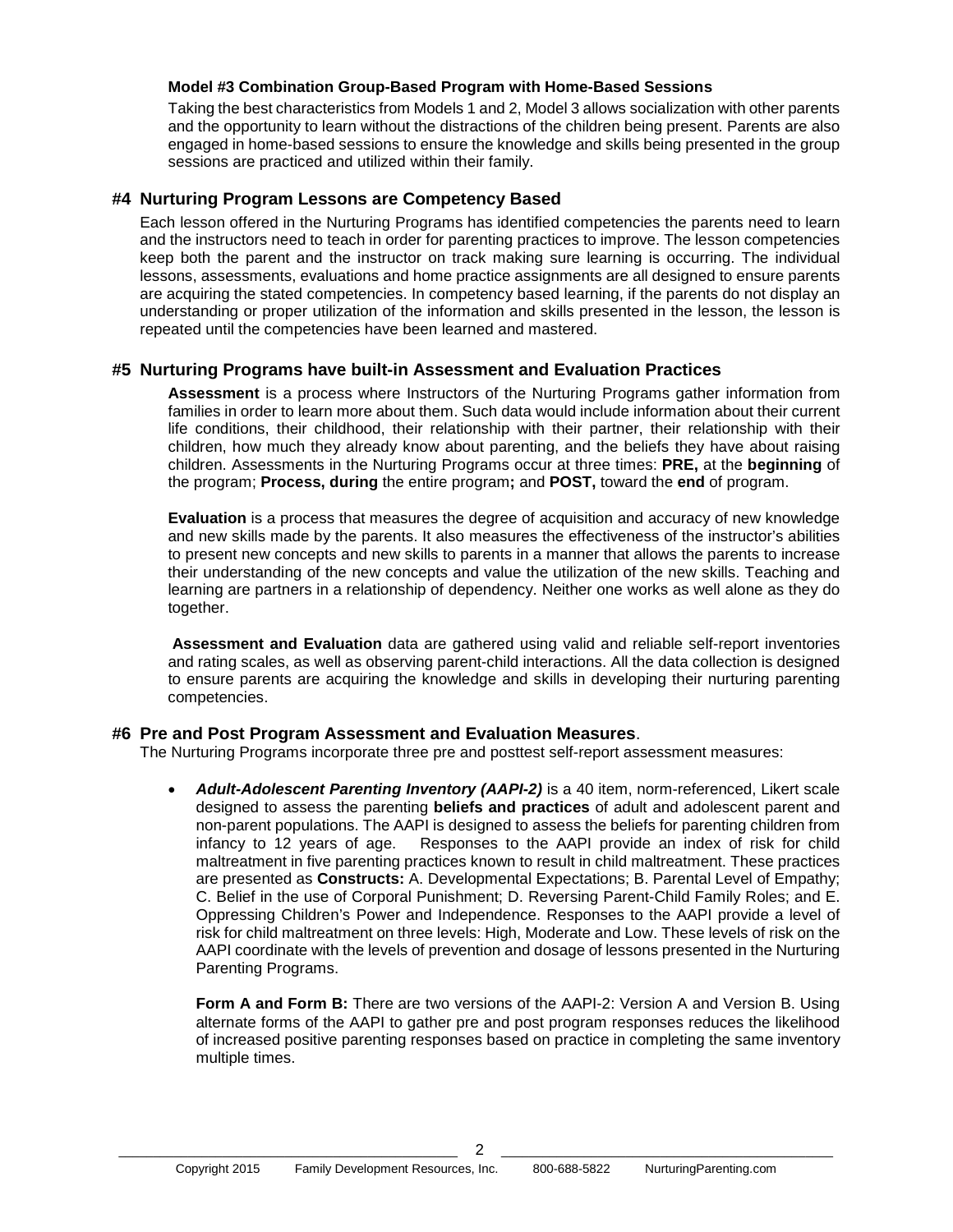- *Parenting Attitudes about Raising Teens Inventory (PARTI) 2016 release date* is a normreference Likert scale designed to assess the parenting beliefs and practices of raising adolescent's ages 12 to 20 years of age. There are two versions of the PARTI: one version for the Parents and one version for the Teens. Data generated from the administration of the PARTI can be useful in several settings:
	- a. Assessing both Parents and their Teens. Parent-teen differences are legendary. Responses to the PARTI are presented on individual and combined profiles allowing teens and their<br>parents to observe the similarities and differences in their beliefs. parents to observe the similarities and differences in their beliefs.
	- b. Assessing Parents only. A visual view of the beliefs parents have of raising teens can provide them with an understanding how today's generation of teens are very different from their generation. Responses can also provide parents the opportunity to examine how similar and different they are from their partner in parenting their teen.
	- c. Assessing Teens only. Ideal for use with teens in school settings, detention and residential settings. Responses to the PARTI provide teens an opportunity to examine personal beliefs and behaviors that may have contributed to their social and emotional dysfunctional behavior.
	- d. Expectant Teen Partners: Partners can increase their awareness of their similarities and differences in their beliefs of being a teen. Awareness can prevent conflicts in beliefs from forming unspoken differences that may work to sabotage their young relationship.
- Responses to the PARTI are entered in the computer and a parenting profile is created reflecting the similarities and differences between the parents and their teens. Responses are presented in five categories: A. Familial and developmental expectations; B. Feelings of empathy for one another and for family; C. Discipline beliefs and strategies; D. Familial roles and expectations of teens and parents; and E. Expectations of freedom and independence of teens and their parents. These responses provide an index and level of conflict and agreement: high, moderate and low levels of conflict or agreement.
- *The Nurturing Skills Competency Scale (NSCS)* is a criterion-referenced scale designed to gather information in six constructs that can have a significant role in family dysfunction including child abuse and neglect and intimate partner violence. The six constructs of the NSCS are:
	- **a. My current lifestyle and living conditions;**
	- **b. My childhood and relationships with my parents;**
	- **c**. **My relationship with the father/mother of my children or current partner;**
	- **d. My relationship with my children and family**;
	- **e. My knowledge of nurturing parenting practices**;
	- **f. My Utilization of nurturing parenting strategies and skills.**

There are two different versions of the NSCS that are designed for two different populations of parents you might be working with:

• **Long Version (LV)** The LV version is particularly useful in assessing individuals and family members with a high risk for child maltreatment; who are currently receiving child welfare services for abuse or neglect; who are ordered to attend parenting classes; who have a history of violence towards children and spouses/partners; or who have come to the attention of social services in need of parenting education. *The LV has approximately 80 items that address all six constructs presented above.* **Different NSCS's are developed for each nurturing program and may have a different number of items.** The information generated from the NSCS-LV is presented on a parenting profile. Responses per construct range from Below Average to Average to Above Average.